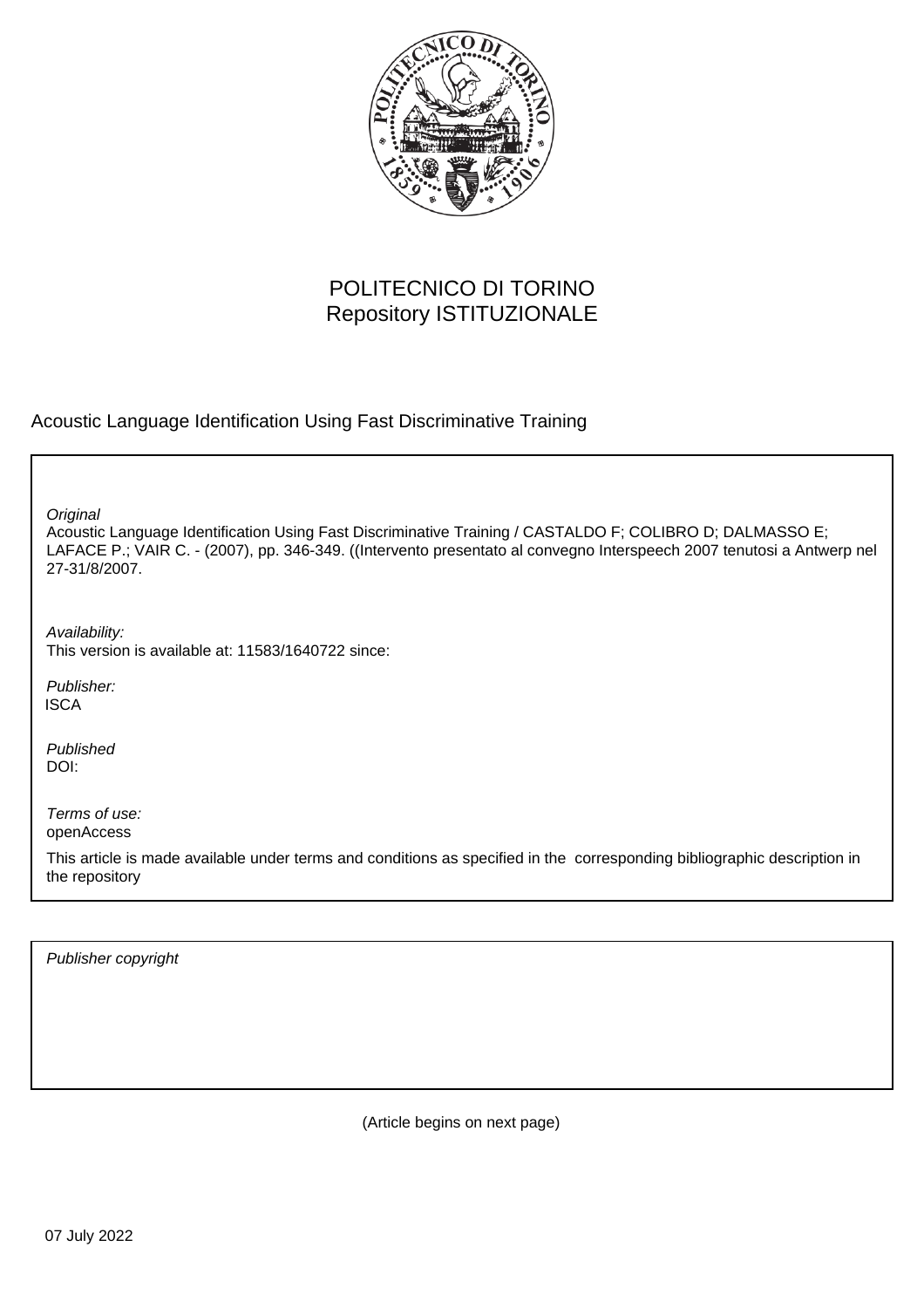# **Acoustic Language Identification Using Fast Discriminative Training**

*Fabio Castaldo* <sup>1</sup> , *Daniele Colibro*<sup>2</sup> *, Emanuele Dalmasso*<sup>1</sup> , *Pietro Laface*<sup>1</sup> *, Claudio Vair*<sup>2</sup>

1 Dipartimento di Automatica e Informatica, Politecnico di Torino, Italy <sup>2</sup> Loquendo S.p.A, Torino, Italy

{Fabio.Castaldo,Emanuele.Dalmasso,Pietro.Laface}@polito.it {Daniele.Colibro, Claudio.Vair}@loquendo.com

# **Abstract**

Gaussian Mixture Models (GMMs) in combination with Support Vector Machine (SVM) classifiers have been shown to give excellent classification accuracy in speaker recognition.

In this work we use this approach for language identification, and we compare its performance with the standard approach based on GMMs.

In the GMM-SVM framework, a GMM is trained for each training or test utterance. Since it is difficult to accurately train a model with short utterances, in these conditions the standard GMMs perform better than the GMM-SVM models.

To overcome this limitation, we present an extremely fast GMM discriminative training procedure that exploits the information given by the separation hyperplanes estimated by an SVM classifier. We show that our discriminative GMMs provide considerable improvement compared with the standard GMMs and perform better than the GMM-SVM approach for short utterances, achieving state of the art performance for acoustic only systems.

**Index Terms**: language identification, discriminative training, GMM, SVM, separation hyperplane

#### **1. Introduction**

This paper focuses on the acoustic component of a Language Identification (LID) system. The GMM and the SVM are the state of the art classifiers [1],[2] for acoustic LID. Discriminative training of acoustic GMMs [3],[4], obtained through Maximum Mutual Information Estimation (MMIE), was demonstrated to be successful for language identification in the last formal NIST Language Recognition Evaluations (LRE) [5]. Since MMIE training requires considerable computational resources, in this work we propose a new discriminative training technique. In particular, we applied to language identification a recently proposed approach for *speaker recognition* combining Gaussian Mixture Models (GMMs) with a Support Vector Machine (SVM) classifier [6]. The results, reported in Section 4.3, which compare the performance of the GMM-SVM models with the standard GMM technique on the NIST LRE suite of recent years, clearly show the advantage of the SVM models for the 30 sec duration tests. For the short duration tests, on the other hand, such an advantage is not observed. The reason is that in the GMM-SVM framework, a GMM is trained for each *test* utterance. Thus, the duration of an utterance has a direct impact on the quality of the resulting model and on the overall LID accuracy. The problem does not exist in training because the training corpora usually include long conversations that allow robust models to be estimated.

To overcome this weakness of the GMM-SVM models,

without loosing the advantages of this approach, our new discriminative training procedure for the GMMs exploits the information given by the separating hyperplanes estimated by the SVM classifiers. In particular, as will be detailed in Section 5, we shift the Gaussian means along the directions orthogonal to the hyperplane that separate each language GMM from its competitors in the space of the SVM classifier. This space is defined by a distance metric based on the approximate Kullback-Leibler (KL) divergence between GMMs. As expected, these discriminatively trained GMMs perform far better than the original models, and better than the GMM-SVM models on short duration tests.

The procedure is very fast because the GMM-SVM approach does not perform onerous iterations on all the *frames* of the training database, as required in the GMM discriminative training approaches, such as MMIE or Minimum Classification Error estimation.

The paper is organized as follows: Section 2 presents our baseline acoustic LID models, and the test databases. In Section 3 we detail the features and the database that are used to train our baseline GMMs. Section 4 summarizes the approach combining GMMs and SVM classifiers. In Section 5 we introduce our novel discriminative training procedure. Our final remarks are given in Section 6.

## **2. Acoustic LID models**

Gaussian Mixture Models used in combination with Maximum A Posteriori (MAP) adaptation represent the core technology of most state of the art text-independent *speaker recognition* systems [1]. In these systems, the speaker models are estimated, by means of MAP adaptation, from a common GMM root model, the so-called world model or Universal Background Model (UBM). Usually, only mean vector adaptation is performed during model training. Thus, a speaker is represented by the set of mean vectors of all the Gaussians of the UBM, adapted using the speaker training data, and shares with the other speaker models the remaining UBM parameters.

MAP adaptation is not necessary in *language recognition* because every language GMM can be robustly trained by Maximum Likelihood estimation. However, we perform MAP estimation from a UBM also in LID, with a small relevance factor, for three main reasons. Language models deriving from a common UBM are required by our GMM-SVM approach. Our frame based inter-speaker variation compensation approach [8] computes its speaker factors using the UBM. A side benefit of this choice is that it allows fast selection of the Gaussians both in training and in testing. Thus, larger models can be trained discriminatively.

In the experiments described in this paper, the UBM and the language GMMs consist of mixtures of 512 Gaussians. The observation vector includes 56 parameters: the first 7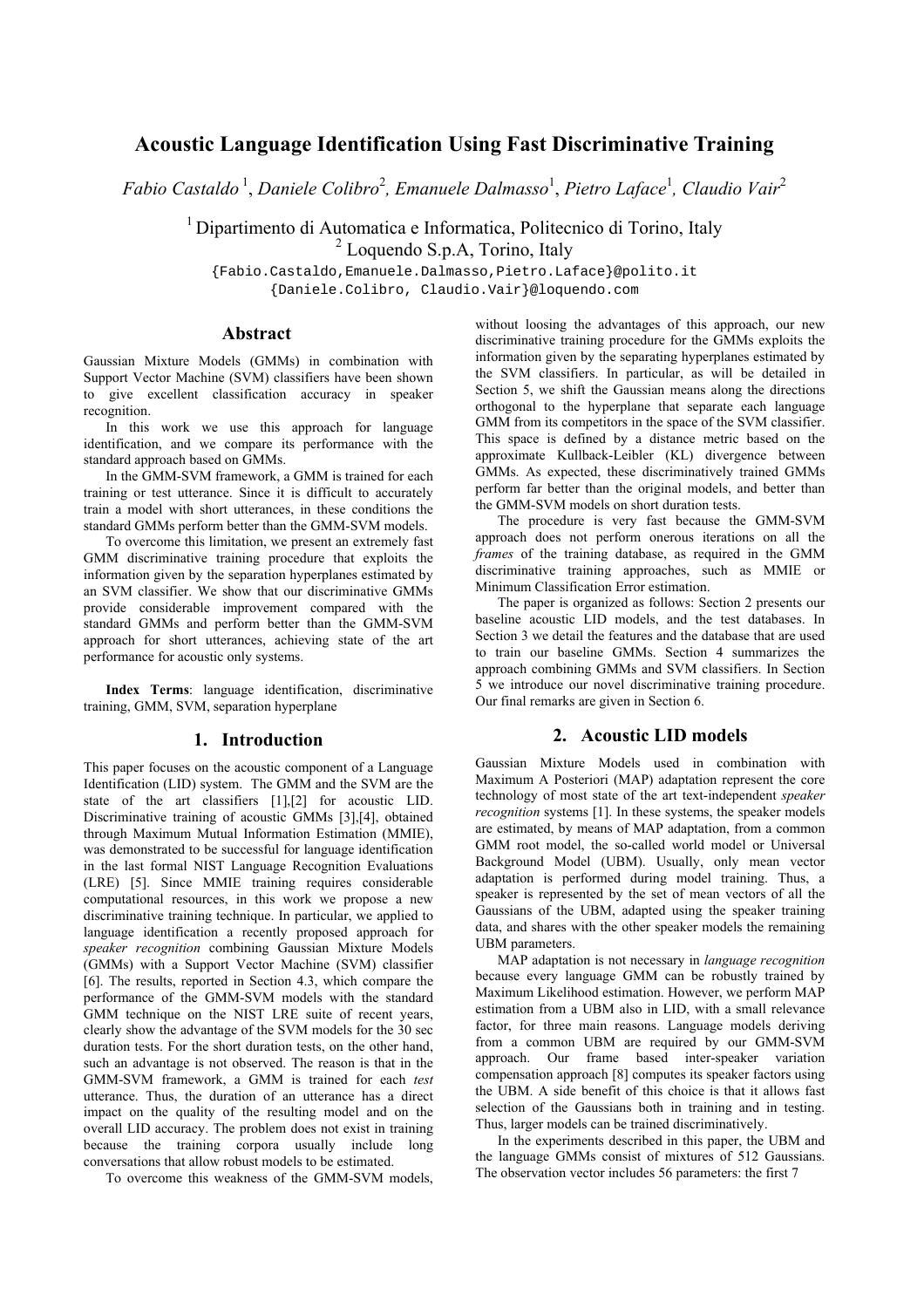

Figure 1: *Hyperplanes separating a class from the others, and their discriminative direction vectors* **w**<sup>k</sup> .

Mel frequency cepstral coefficients and their usual 7-1-3-7 Shifted Delta (SDC) features [7].

The experiments have been performed on the NIST 1996, 2003, and 2005 LRE data according to NIST evaluation rules [5]. The first two test corpora include 12 target languages: American English, Arabic, Canadian French, Farsi, German, Hindi, Japanese, Korean, Mandarin, Spanish, Tamil, and Vietnamese. Russian has been used as the out-of-language in the 2003 tests. In these evaluations there are three duration settings: 3, 10, and 30 seconds. The 1996 evaluation database consists of 1503, 1501 and 1492 sessions of 3, 10, and 30 seconds, respectively. The 2003 evaluation has 1280 trials for each duration setting. The LRE-05 corpus includes seven languages and two dialects: English-American, English-Indian, Hindi, Japanese, Korean, Mandarin-Mainland, Mandarin-Taiwan, Spanish, and Tamil. The evaluation data consists of 3662 trials for each duration setting.

#### **3. Speaker compensated GMMs**

To reduce inter-speaker variability within the same language we have shown in [8] that significant performance improvement in LID can be obtained using factor analysis. We estimate an inter-speaker subspace that represents the distortions due to inter-speaker variability, and compensate these distortions in the domain of the features. The details of this approach are given in [8] and [9].

Using compensated features, we trained a genderdependent model for each of the 12 target languages in the NIST corpora using the training and development sets of the CallFriend [10] corpus. The conversations in this corpus were split into 8172 slices of approximately 150s. The same data sets were used for training all other types of models.

During testing, the UBM gender model that produces the best likelihood for the current utterance is selected, together with the set of its corresponding gender-dependent GMM language models. The final score for each language includes T-normalization, computed on the alternative language GMMs, followed by the log-likelihood normalization [11]:

$$
\tilde{s}_l = \log \left( \frac{1}{L-1} \cdot \frac{e^{s_l}}{\sum_{k \neq l} e^{s_l}} \right) \qquad l = 1, \cdots, L \qquad (1)
$$

where  $l$  and  $S_l$  are the index and the log-likelihood score of the *l-th* language GMM respectively. Gender dependent models have been used for training MMI models, while our new discriminative approach has been tested with gender independent models.

The EER reported results are the average of the EERs for each language.

# **4. SVM using GMM supervectors**

Since Gaussian Mixture Models in combination with a Support Vector Machine classifier have been shown to give excellent classification accuracy in *speaker recognition* [6], in this work we use this approach for LID, and we compare its performance with the standard GMM based technique.

 A short overview of the GMM-SVM framework is given here, focusing on the main topics that are of interest for the development of our discriminative training approach detailed in Section 5.

#### **4.1. Linear Support Vector Machines**

A linear Support Vector Machine is a two-class classifier trained to find the hyperplane which separates, with the largest margin, the samples of one class from the samples of another class. Given a set of linearly separable, labeled train data  $\{x_i, y_i\}$ , where  $y_i$  is  $+1$  and  $-1$  for the positive and negative class targets respectively, the points **x** that lie on the separating hyperplane satisfy the equation

$$
\mathbf{w} \cdot \mathbf{x} + b = 0 \tag{2}
$$

where **w** is the discrimination vector, which is normal to the hyperplane, |b|/||**w**|| is the distance from the hyperplane to the origin, and ||**w**|| is the Euclidean norm of **w**.

Figure 1 shows an example of hyperplanes separating a class from two other classes, and their discriminative direction vectors **w**<sup>k</sup> .

#### **4.2. GMM supervectors**

Gender independent GMMs were trained by MAP adaptation, with relevance factor 1, from a common UBM

$$
f(\mathbf{x}) = \sum_{g}^{G} \omega_{g} \cdot \mathbf{N}(\mathbf{x}; \mathbf{\mu}_{g}, \mathbf{\sigma}_{g})
$$
 (3)

where  $N(\mathbf{x}; \boldsymbol{\mu}_g, \boldsymbol{\sigma}_g)$  is a Gaussian with mean and diagonal

covariance *p*-dimensional vectors  $\mu_{\rm g}$  and  $\sigma_{\rm g}$  respectively, and  $\omega_{\varphi}$  is its mixture weight. A specific GMM is trained for each *utterance*, both in training and in testing. Since MAP adaptation is performed only on the mean vectors, the set of the mixture weights  $\omega_{\rm g}$  and the diagonal covariance vectors **σ**g are shared among all the GMMs, including the UBM.

A *p*x*G* supervector that maps an utterance to a high dimensional space is obtained by appending the adapted mean value of all the Gaussians of a GMM in a single stream. This mapping, however, is inaccurate because it does not take into account the weights and covariances of the Gaussians in the mixture. A more accurate mapping is obtained if the resulting supervectors can be compared according to a meaningful distance measure. The natural choice for a distance measure between two GMMs, *i* and *j*, is the approximate Kullback-Leibler divergence [12], [13], [6]:

$$
D(i,j) = \sum_{g}^{G} \omega_g \sum_{p} \left( \frac{\mu_{gp}^i - \mu_{gp}^j}{\sigma_{gp}} \right)^2
$$
 (4)

where *g* is the *g-th* Gaussian of the mixture, and *p* is the dimension of the acoustic feature vector. Normalizing each component of a supervector *k* according to: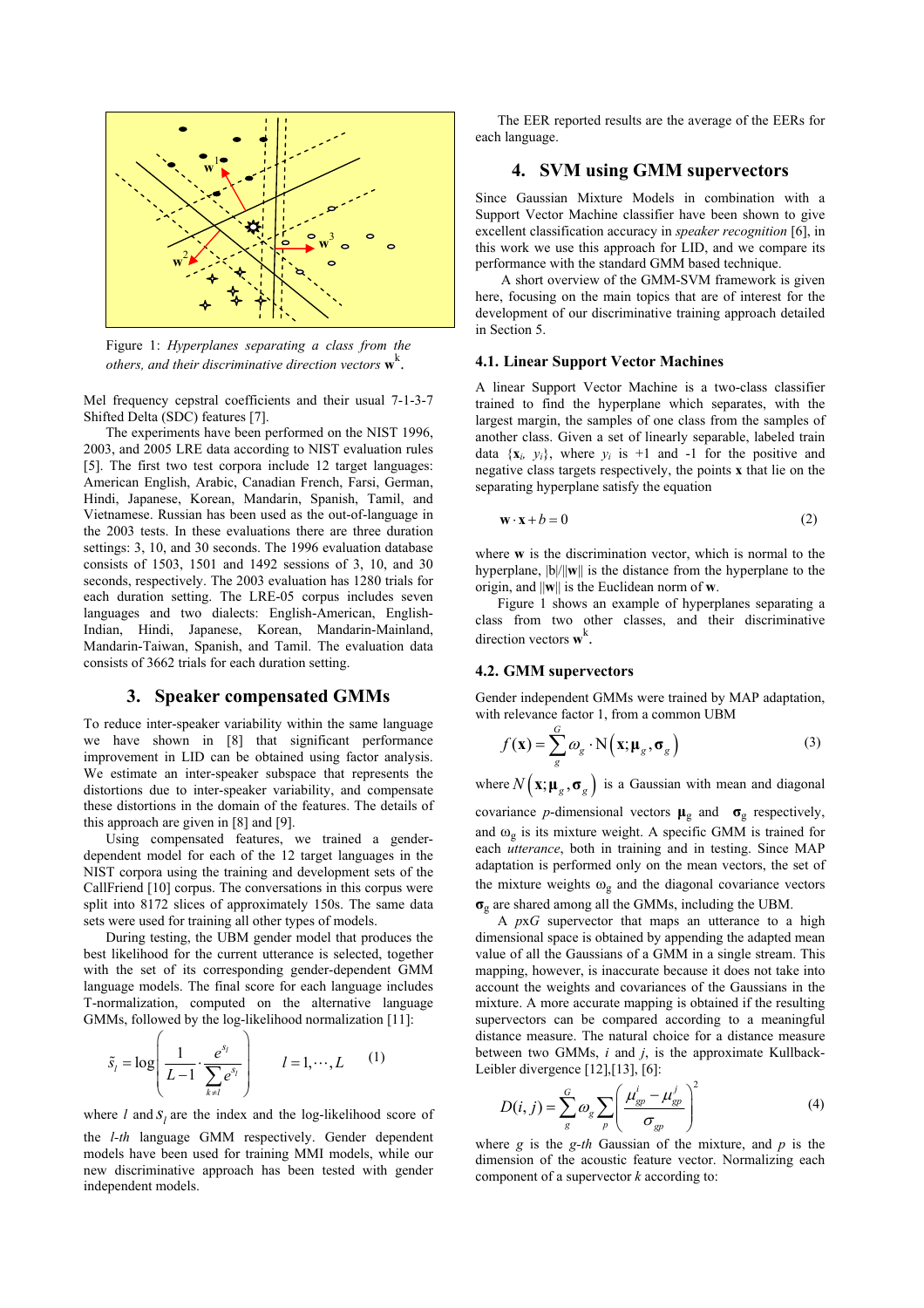Table 1. *Average EER(%) of standard 512 GMMs, GMM-SVM, Discriminative GMMs, and MMI estimated GMMs classifiers on the NIST LRE tasks.* 

| Year | Models              | Duration |       |      |
|------|---------------------|----------|-------|------|
|      |                     | 3s       | 10s   | 30s  |
|      | <b>Standard GMM</b> | 18.35    | 7.99  | 3.17 |
| 1996 | <b>GMM-SVM</b>      | 22.27    | 8.29  | 1.41 |
|      | Discriminative GMM  | 16.67    | 5.96  | 1.94 |
|      | <b>MMI GMM</b>      | 14.93    | 4.83  | 1.79 |
| 2003 | Standard GMM        | 18.60    | 8.75  | 3.84 |
|      | <b>GMM-SVM</b>      | 23.79    | 8.51  | 2.32 |
|      | Discriminative GMM  | 17.40    | 7.15  | 2.39 |
|      | MMI GMM             | 15.28    | 5.77  | 2.71 |
| 2005 | Standard GMM        | 22.50    | 14.06 | 9.34 |
|      | <b>GMM-SVM</b>      | 25.89    | 14.08 | 6.69 |
|      | Discriminative GMM  | 21.43    | 11.80 | 6.96 |
|      | MMI GMM             | 19.16    | 11.76 | 7.79 |

$$
\tilde{\mu}_{_{gp}}^k = \sqrt{\omega_g} \cdot \frac{\mu_{gp}^k - \mu_{gp}^{UBM}}{\sigma_{_{gp}}}
$$
\n(5)

the normalized UBM supervector defines the origin of a new space, where the KL divergence is a Euclidean distance.

In this high dimensional space, referred to in this paper as the KL space, an utterance model is a point whose coordinates are the supervector's parameters. The points in Figure 1 could represent utterance supervectors of different languages. The "sun" symbol, corresponding to the UBM supervector, marks the origin of this *p*x*G*-dimensional space. Since a translation does not alter the relative position, or the distance between these points, the supervector normalization term can be simply reduced to the scaling factor  $\sqrt{\omega_g}/\sigma_{\phi}$ .

#### **4.3. GMM–SVM**

The normalized supervectors are used as samples for training a linear SVM, which produces the discrimination vectors **w** and the offset *b* in (2). The results of this approach are shown in the rows of Table 1 labeled GMM-SVM. Compared with the standard GMM classifier, the GMM-SVM system obtains far better results for the 30s duration tests. For shorter durations, however, the estimation of the utterance GMMs is not robust enough, due to the lack of data compared with the number of parameters of the GMMs. Thus, in these conditions, the GMM system gives better results.

#### **5. GMM discriminative training**

To produce more discriminative GMMs, without performing the expensive MMI estimation training, we present in this Section a new GMM training approach that exploits the information given by the separating hyperplanes estimated by the GMM-SVM classifier

Since a SVM classifier produces a discrimination vector  $\mathbf{w}^k$  for each language  $k$ , we shift the supervector of the standard GMM of language *k* along its discriminative direction in the KL space according to

$$
\hat{\mu}^{k}\left(\alpha^{k}\right) = \tilde{\mu}^{k} + \alpha^{k} \cdot \overline{\mathbf{w}}^{k} \tag{6}
$$



Figure 2. *Example of the original space of the acoustic features (left) and of the KL space (right). The white ellipses represent two Gaussians of language k.*  $\mathbf{\tilde{w}}_1^k$  *and*  $\mathbf{\tilde{w}}_2^k$  *, are the* 

*discriminative directions in the acoustic feature space.*

where  $\bar{\mathbf{w}}^k$  is the normal to the hyperplane separating the utterance supervectors of language *k* from the supervectors of the other languages, and  $\alpha^k$  is the shift size, which has to be found. Since the supervectors in the KL space are scaled versions of the supervectors in the original feature space, where the Gaussians have been estimated, each component of the standard GMM of language *k* will be updated according to

$$
\breve{\mu}_{gp}^k\left(\alpha^k\right) = \frac{\sigma_{gp}}{\sqrt{\omega_g}} \hat{\mu}_{gp}^k\left(\alpha^k\right) \tag{7}
$$

We refer to these new models as *Discriminative GMMs*.

Figure 2 shows, on its left side, a two-dimensional acoustic feature space. The black ellipses represent two Gaussians of the UBM. The white and the dashed ellipses represent the corresponding Gaussians of two languages, the white ones referring to language *k*. The white circles shown on the right side of Figure 2 represent a two-dimensional projection of a set of utterance supervectors of language *k* mapped to the KL space. The dashed circles correspond to the utterance supervectors of the competitor languages, and the black circle is the UBM.  $\overline{W}_1^k$  and  $\overline{W}_2^k$ , in the acoustic feature

space, are the rescaled components of supervector  $\overline{\mathbf{W}}^k$  for the two Gaussians of the language *k* GMM shown in the figure. The figure suggests that the Gaussians of a language *k* are moved away from the corresponding Gaussians of the other languages along different directions. These directions are the ones that optimize the discrimination of that language in the KL space, i.e. the directions that maximize the distance of the GMM of language *k* form its competitor GMMs. This distance increases with larger  $\alpha^k$ , but at the same time the likelihood of each training utterance of language *k* decreases because its discriminative GMM moves away from the original MAP adapted model (which best matches the training data). This behavior is shown by the first curve in Figure 3 for a subset of 1000 utterances of the CallFriend *test* database, which has been selected as our development corpus. It shows how, for this set, the average log-likelihood ratio between the correct model and the UBM decreases as a function of  $\alpha^k$ .

Since we cannot select largely different values for the parameters  $\alpha^k$ , to avoid favouring the language models nearer to their original GMM, a unique parameter α will control the